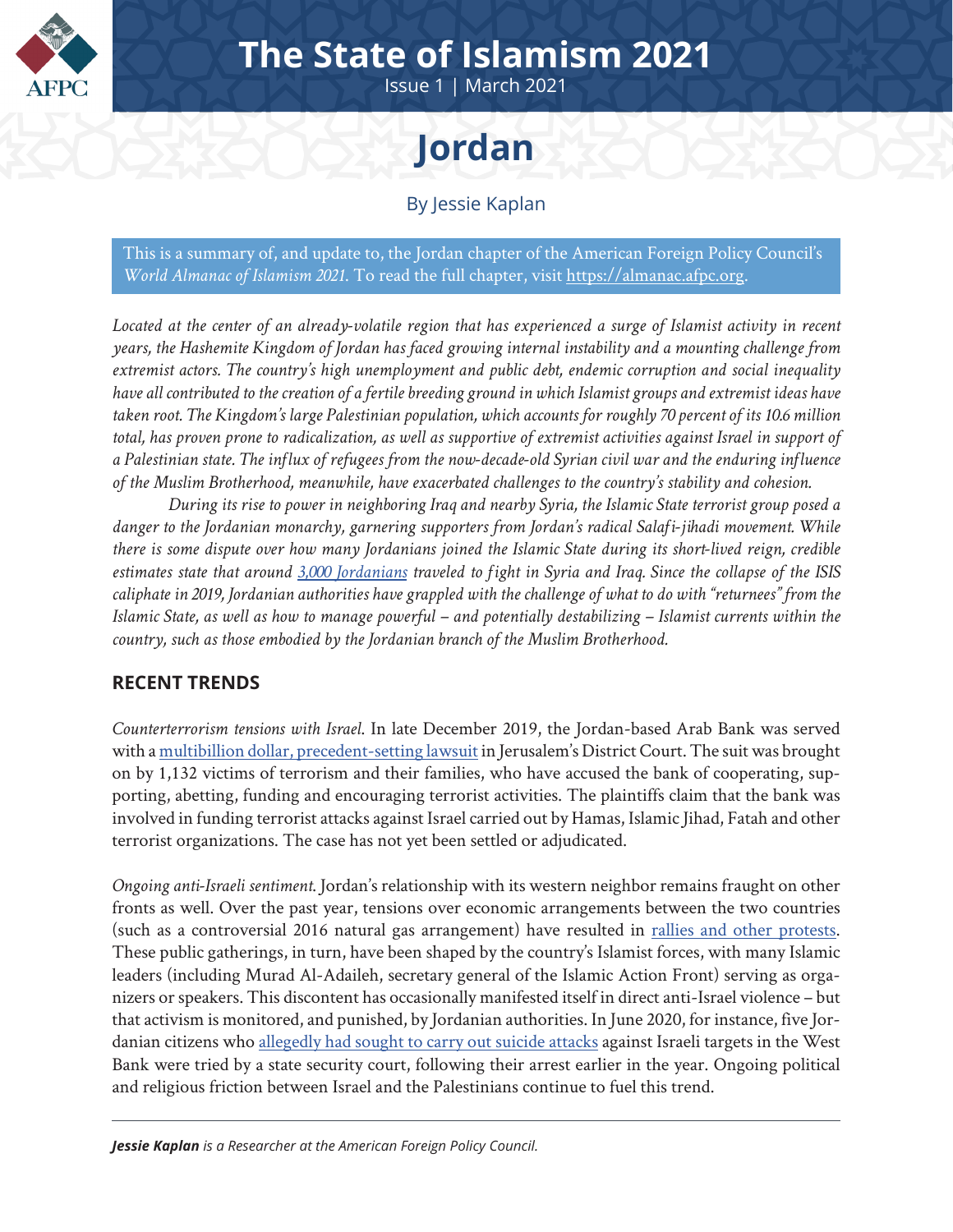

*Opposition to the "Abraham Accords."* Islamist actors in Jordan have weighed in in opposition to the political wave of normalization with Israel that has swept the Gulf monarchies of the Middle East. In September 2020, the Islamic Action Front (the political arm of the Muslim Brotherhood in Jordan) heavily criticized normalization between Bahrain and Israel, terming it a ["historic crime that must be](https://www.aa.com.tr/en/middle-east/arab-parties-groups-decry-bahrain-israel-pact/1971368) [retracted."](https://www.aa.com.tr/en/middle-east/arab-parties-groups-decry-bahrain-israel-pact/1971368) Reaction has been more muted since, perhaps owing to the current lack of clarity over how intensively the new U.S. administration plans to back the Accords and press for follow-on arrangements involving other regional states.

*The Muslim Brotherhood on the outs*. Relations between the Kingdom and the Muslim Brotherhood have deteriorated precipitously in recent times, culminating in the July 2020 ruling by the Jordanian Court of Cassation ruled that [the original organization in Jordan had no legal basis to exist](https://www.middleeasteye.net/news/jordan-muslim-brotherhood-dissolution-ruling-king-abdullah-arab-spring) and closing its offices. (Notably, the ruling did not extend to the group's political party, the Islamic Action Front, which remains a viable player on the Jordanian political scene). The Court's ruling was followed by a cascade of arrests against Brotherhood members inside the country's Teachers Syndicate in August 2020. The problems confronting the Brotherhood appear to be larger than governmental pressure, however. As the results of Jordan's parliamentary elections (detailed below) reflect, the group appears to be experiencing a [decline in popular support](https://thearabweekly.com/jordanian-vote-highlights-tribal-factor-political-parties-weaknesses) more broadly. Most recently, in December 2020, Jordan's Ministry of Social Development issued an official announcement from the Court of Cassation upholding its earlier decision that the group had been ["dissolved and lost its legal status."](https://ammannet.net/أخبار/جماعة-الإخوان-ترفض-بيانا-للجنة-حل-الجماعة-استهداف-رسمي)

*Islamists thwarted at the ballot box*. In recent months, Islamist forces have experienced a significant reversal of fortune in the Jordanian political system. In September 2020, the Islamic Action Front announced that it would run in the country's November parliamentary elections. Ahead of the announcement, there was heavy speculation that the IAF would boycott the elections altogether in protest over growing governmental intervention in the country's political system, as well as the mounting [tensions between Islamists and Jordanian authorities.](https://www.al-monitor.com/pulse/originals/2020/09/jordan-parliamentary-elections-muslim-brotherhood-boycott.html) However, when it did take place, the election itself resulted in a significant loss of status for the Islamic Action Front. According to Independent Election Commission (IEC) Chief Commissioner Khalid Kalaldeh, the [Islamist party ran 41 candidates](https://thearabweekly.com/jordanian-vote-highlights-tribal-factor-political-parties-weaknesses) but only managed to secure a total of [eight seats, half the number it won in the last parliament elections](https://www.france24.com/en/live-news/20201112-women-islamists-lose-seats-in-jordan-vote) [back in 2016.](https://www.france24.com/en/live-news/20201112-women-islamists-lose-seats-in-jordan-vote) The IAF's poor performance was attributable to poor voter turnout – [only about 29.9%](https://www.straitstimes.com/world/middle-east/women-islamists-lose-seats-in-jordan-vote) [of the country's 4.5 million eligible voters participated](https://www.straitstimes.com/world/middle-east/women-islamists-lose-seats-in-jordan-vote) in the election as a result of fears surrounding the coronavirus pandemic.

*ISIS ascendant*. With the world focused on combating the coronavirus, the Islamic State, has demonstrated renewed regional strength in recent months, taking advantage of a weakened international response. The regional resurgence of ISIS has raised growing concerns in the Kingdom, which is currently estimated to have more than three hundred Islamic extremists serving jail time or receiving rehabilitation services. The resultant crackdown by state authorities has led to a number of notable arrests and trials, including the January 2021 conviction and sentencing of eleven people found to have joined ISIS and planned attacks targeting churches and security personnel in Mafraq and Zarqa.

Jordan's large and politically volatile Palestinian contingent has proven to be a receptive audi-